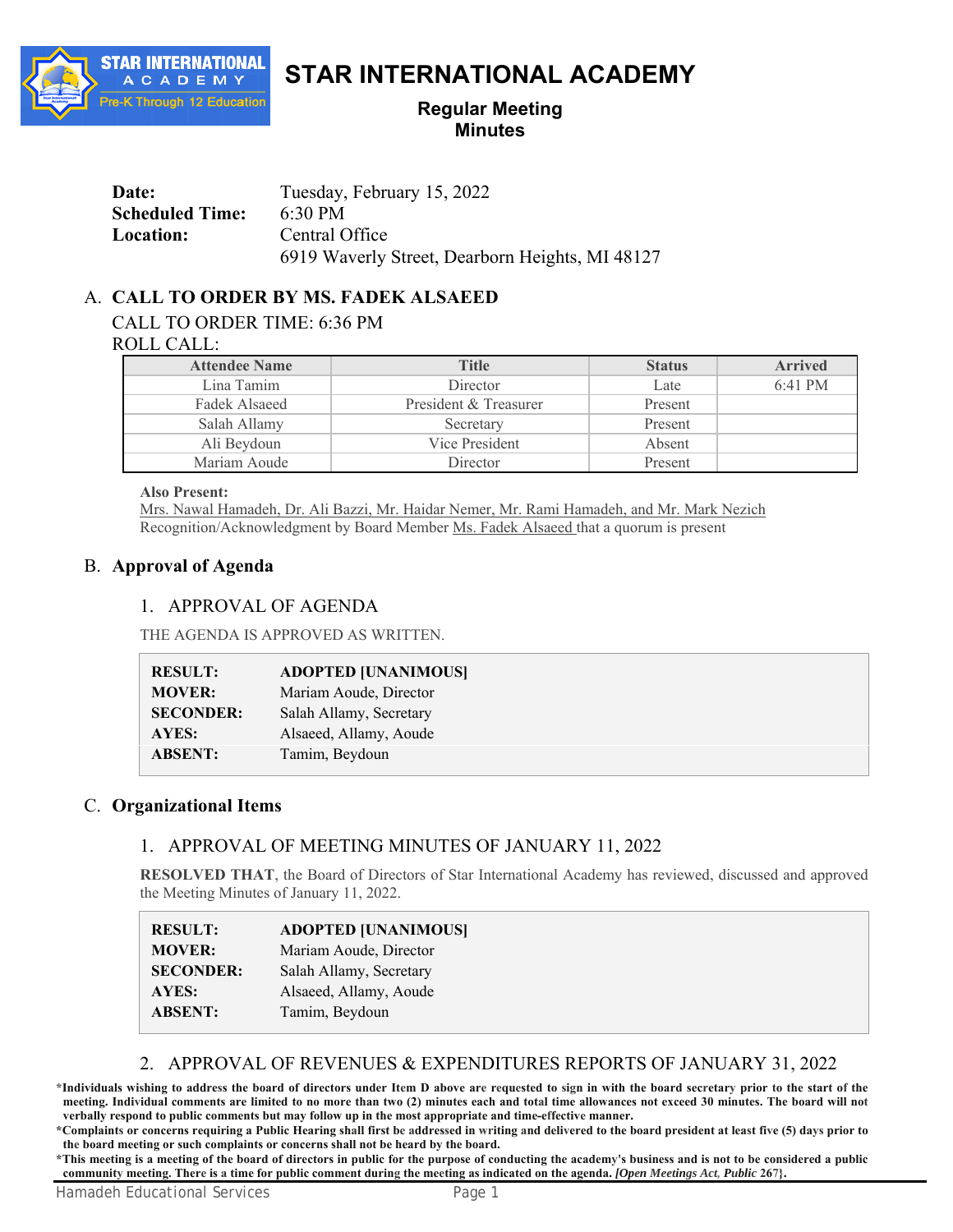**RESOLVED THAT**, the Board of Directors of Star International Academy has reviewed, discussed and approved the presented Revenues and expenditures.

| <b>RESULT:</b>   | <b>ADOPTED [UNANIMOUS]</b> |
|------------------|----------------------------|
| <b>MOVER:</b>    | Salah Allamy, Secretary    |
| <b>SECONDER:</b> | Mariam Aoude, Director     |
| AYES:            | Alsaeed, Allamy, Aoude     |
| <b>ABSENT:</b>   | Tamim, Beydoun             |
|                  |                            |

## D. **PUBLIC COMMENTS/OPEN FORUM**

**PUBLIC PRESENT:** 

Mrs. Nawal Hamadeh, Dr. Ali Bazzi, Mr. Haidar Nemer, Mr. Rami Hamadeh, and Mr. Mark Nezich

## **PUBLIC COMMENTS/OPEN FORUM:**

None.

## E. **Old Business**

#### 1. APPROVAL OF AMENDED SCHEDULE OF BOARD OF DIRECTORS MEETINGS

**RESOLVED THAT**, the Board of Directors of Star International Academy has reviewed, discussed and approved the amended Board Meeting Schedule.

| <b>RESULT:</b>   | <b>ADOPTED [UNANIMOUS]</b>    |
|------------------|-------------------------------|
| <b>MOVER:</b>    | Mariam Aoude, Director        |
| <b>SECONDER:</b> | Salah Allamy, Secretary       |
| AYES:            | Tamim, Alsaeed, Allamy, Aoude |
| <b>ABSENT:</b>   | Beydoun                       |

#### F. **New Business**

#### 1. BOARD RESOLUTION RECOGNIZING THE BOARD DIRECTOR FOR HER PAST SERVICES

**RESOLVED THAT**, the Board of Directors of Star International Academy has reviewed, discussed and approved the recognition of the Board of Director for her past services.

| <b>RESULT:</b>   | <b>ADOPTED [3 TO 0]</b> |
|------------------|-------------------------|
| <b>MOVER:</b>    | Salah Allamy, Secretary |
| <b>SECONDER:</b> | Mariam Aoude, Director  |
| AYES:            | Alsaeed, Allamy, Aoude  |
| <b>ABSTAIN:</b>  | Tamim                   |
| <b>ABSENT:</b>   | Beydoun                 |
|                  |                         |

## 2. APPROVAL OF MHSAA 2022-23 MEMBERSHIP

**RESOLVED THAT**, the Board of Directors of Star International Academy has reviewed, discussed and approved the MHSAA Membership.

| <b>RESULT:</b>   | <b>ADOPTED [3 TO 0]</b> |
|------------------|-------------------------|
| <b>MOVER:</b>    | Mariam Aoude, Director  |
| <b>SECONDER:</b> | Salah Allamy, Secretary |
| <b>AYES:</b>     | Alsaeed, Allamy, Aoude  |
| <b>ABSTAIN:</b>  | Tamim                   |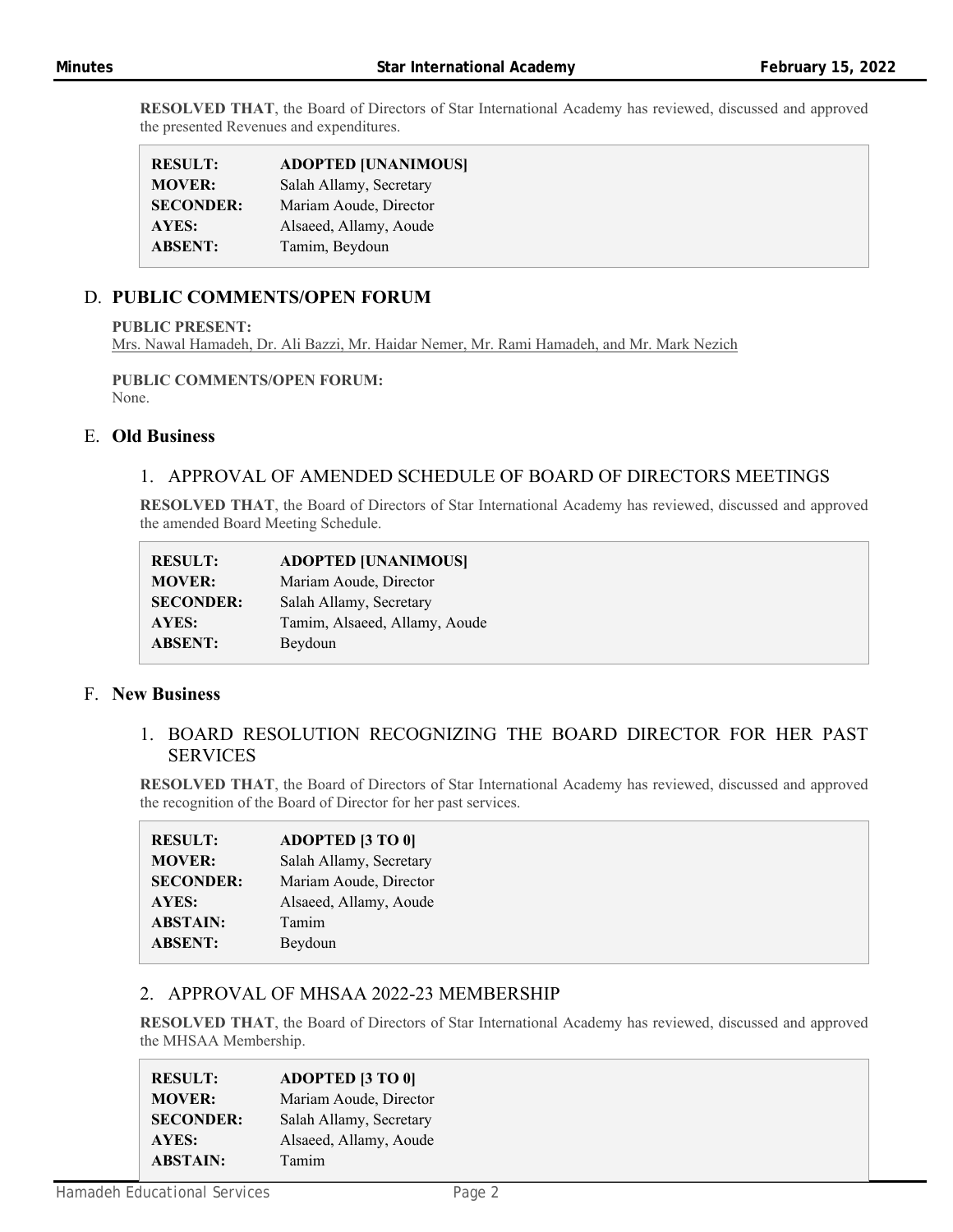**ABSENT:** Beydoun

## 3. APPROVAL OF AUDIT ENGAGEMENT LETTER

**RESOLVED THAT**, the Board of Directors of Star International Academy has reviewed, discussed and approved the presented Audit Engagement Letter.

| <b>RESULT:</b>   | <b>ADOPTED [3 TO 0]</b> |
|------------------|-------------------------|
| <b>MOVER:</b>    | Mariam Aoude, Director  |
| <b>SECONDER:</b> | Salah Allamy, Secretary |
| AYES:            | Alsaeed, Allamy, Aoude  |
| <b>ABSTAIN:</b>  | Tamim                   |
| <b>ABSENT:</b>   | Beydoun                 |

## 4. APPROVAL OF THE WELLNESS POLICY, SAFETY HANDBOOK, AND PRE-K **HANDBOOK**

**RESOLVED THAT**, the Board of Directors of Star International Academy has reviewed, discussed and approved the presented Wellness Policy, Safety Handbook and Pre-K Handbook.

| <b>RESULT:</b>   | <b>ADOPTED [3 TO 0]</b> |
|------------------|-------------------------|
| <b>MOVER:</b>    | Mariam Aoude, Director  |
| <b>SECONDER:</b> | Salah Allamy, Secretary |
| AYES:            | Alsaeed, Allamy, Aoude  |
| <b>ABSTAIN:</b>  | Tamim                   |
| <b>ABSENT:</b>   | Beydoun                 |
|                  |                         |

#### 5. APPROVAL OF RFP AND REVIEW BID COMMITTEE FOR TECHNOLOGY SERVICES

**RESOLVED THAT**, the Board of Directors of Star International Academy has reviewed, discussed and approved the presented RFP and review bid committee for technology services.

| <b>RESULT:</b>   | <b>ADOPTED [3 TO 0]</b> |
|------------------|-------------------------|
| <b>MOVER:</b>    | Salah Allamy, Secretary |
| <b>SECONDER:</b> | Mariam Aoude, Director  |
| <b>AYES:</b>     | Alsaeed, Allamy, Aoude  |
| <b>ABSTAIN:</b>  | Tamim                   |
| <b>ABSENT:</b>   | Beydoun                 |

#### 6. APPROVAL OF RFP AND REVIEW BID COMMITTEE FOR CUSTODIAL SERVICES

**RESOLVED THAT**, the Board of Directors of Star International Academy has reviewed, discussed and approved the presented RFP and review bid committee for custodial services.

| <b>RESULT:</b>   | <b>ADOPTED [3 TO 0]</b> |
|------------------|-------------------------|
| <b>MOVER:</b>    | Salah Allamy, Secretary |
| <b>SECONDER:</b> | Mariam Aoude, Director  |
| AYES:            | Alsaeed, Allamy, Aoude  |
| <b>ABSTAIN:</b>  | Tamim                   |
| <b>ABSENT:</b>   | Beydoun                 |

7. APPROVAL OF 2022-2023 TENTATIVE SCHOOL CALENDAR